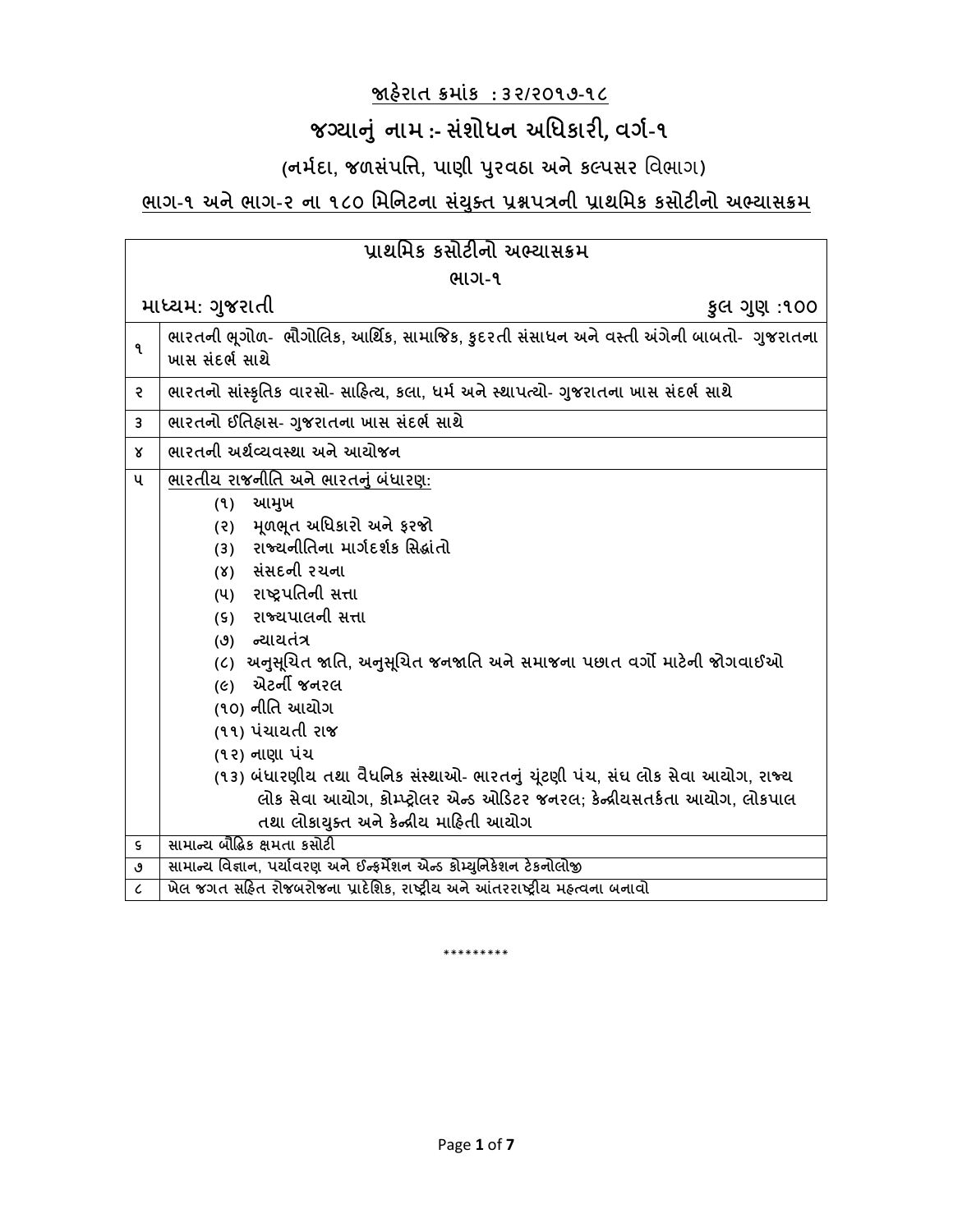| <b>Syllabus of Preliminary Test</b>                                                                           |  |  |
|---------------------------------------------------------------------------------------------------------------|--|--|
| Part-1                                                                                                        |  |  |
| Medium: Gujarati<br>Total Marks-100                                                                           |  |  |
| Geography of India-Physical, Economic, Social, Natural Resources and population                               |  |  |
| related topics- with special reference to Gujarat                                                             |  |  |
| $\overline{2}$<br>Cultural heritage of India-Literature, Art, Religion and Architecture- with special         |  |  |
| reference to Gujarat                                                                                          |  |  |
| History of India with special reference to Gujarat<br>3                                                       |  |  |
| <b>Indian Economy and Planning</b><br>$\overline{4}$                                                          |  |  |
| $\overline{5}$<br>Indian Polity and the Constitution of India:<br>Preamble                                    |  |  |
| (1)<br><b>Fundamental Rights and Fundamental Duties</b><br>(2)                                                |  |  |
| Directive Principles of State Policy<br>(3)                                                                   |  |  |
| Composition of Parliament<br>Powers of the President of India<br>(4)                                          |  |  |
| (5)                                                                                                           |  |  |
| Powers of Governor<br>(6)                                                                                     |  |  |
| (7)<br>Judiciary                                                                                              |  |  |
| (8)<br>Provisions for Scheduled Castes, Scheduled Tribes and backward classes of the<br>society               |  |  |
| <b>Attorney General</b><br>(9)                                                                                |  |  |
| (10) NITIAayog<br>(11) Panchayati Raj Institutions                                                            |  |  |
|                                                                                                               |  |  |
| $(12)$ Finance Commission                                                                                     |  |  |
| (13) Constitutional and Statutory Bodies: Election Commission of India, Union                                 |  |  |
| Public Service Commission, State Public Service Commission, Comptroller and                                   |  |  |
| Auditor General; Central Vigilance Commission, Lokpal and Lokayukta, Central<br><b>Information Commission</b> |  |  |
|                                                                                                               |  |  |
| <b>General Mental Ability</b><br>6                                                                            |  |  |
| General Science, Environment and Information & Communication Technology<br>7                                  |  |  |
| Daily events of Regional, National and International Importance including Sports<br>8                         |  |  |

\*\*\*\*\*\*\*\*\*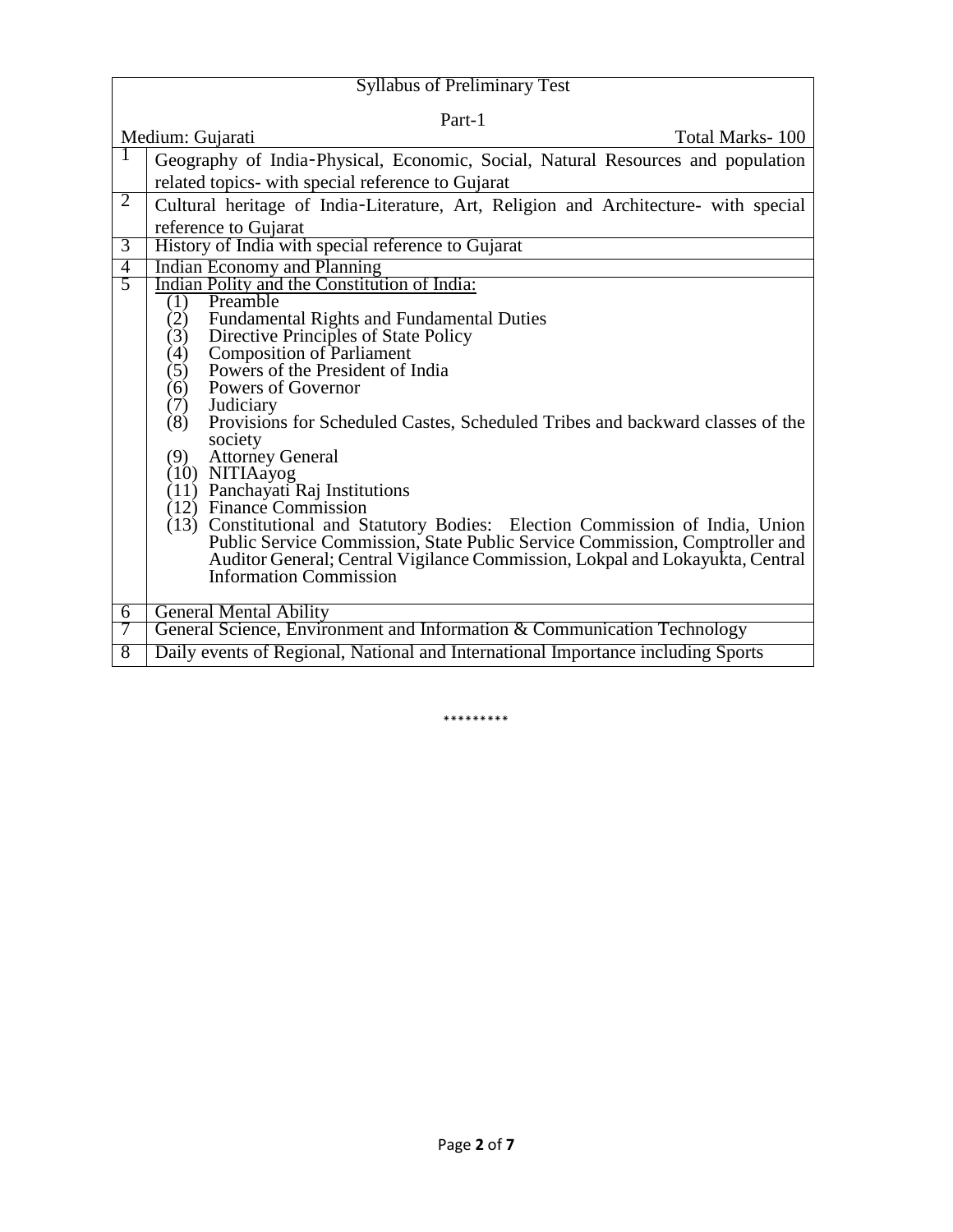**જાહરે ાત ક્રમાાંક : ૩૨/૨૦૧૭-૧૮ ભાર્- ૨ સાંબાંધધત ધવષયનો અભ્યાસક્રમ જગ્યાન ાં નામ :- સાંશોધન અધધકારી, વર્ગ-૧ ((નમગદા, જળસાંપધિ, પાણી પર વઠા અનેકલ્પસર** વિભાગ)

 **ક લ પ્રશ્નો : ૨૦૦ ક લ ગણ : ૨૦૦ માધ્યમ : અંગ્રેજી**

- **1. Strength of Materials :** Elastic, isotropic and homogeneous materials, mechanical properties of materials and their determination in laboratory, stresses and strains, elastic constants and their relations, stresses and strains in composite bars due to loading and temperature, principle stresses and principle planes, Mohr's Circle of stress, ellipse of stress (two dimensional), Bending moment , shear force and axial thrust diagrams, theory of bending, bending stresses and shear stresses in beams, flitched beams, Torsion of circular shafts, stresses produced, keys and coupling, closely coiled helical springs, theory of elastic failure, thin cylindrical and spherical shells, strains energy due to direct, shear and bending stresses.
- **2. Structural Analysis:** Bending moment and sheer force, Deflection of determinate beams by using Macaulay's method, moment area method, Mohr's theorems conjugate beam method, combined direct and bending stresses, analysis of propped, fixed and continuous beams and rigid frames by using three moment theorem, moment distribution and slope deflection methods, Columns and struts, Euler's and Rankin's formula for long columns, secant formula. Rolling loads and influence lines of determinate beams. Analysis of three hinged and two hinged arches. Deflection.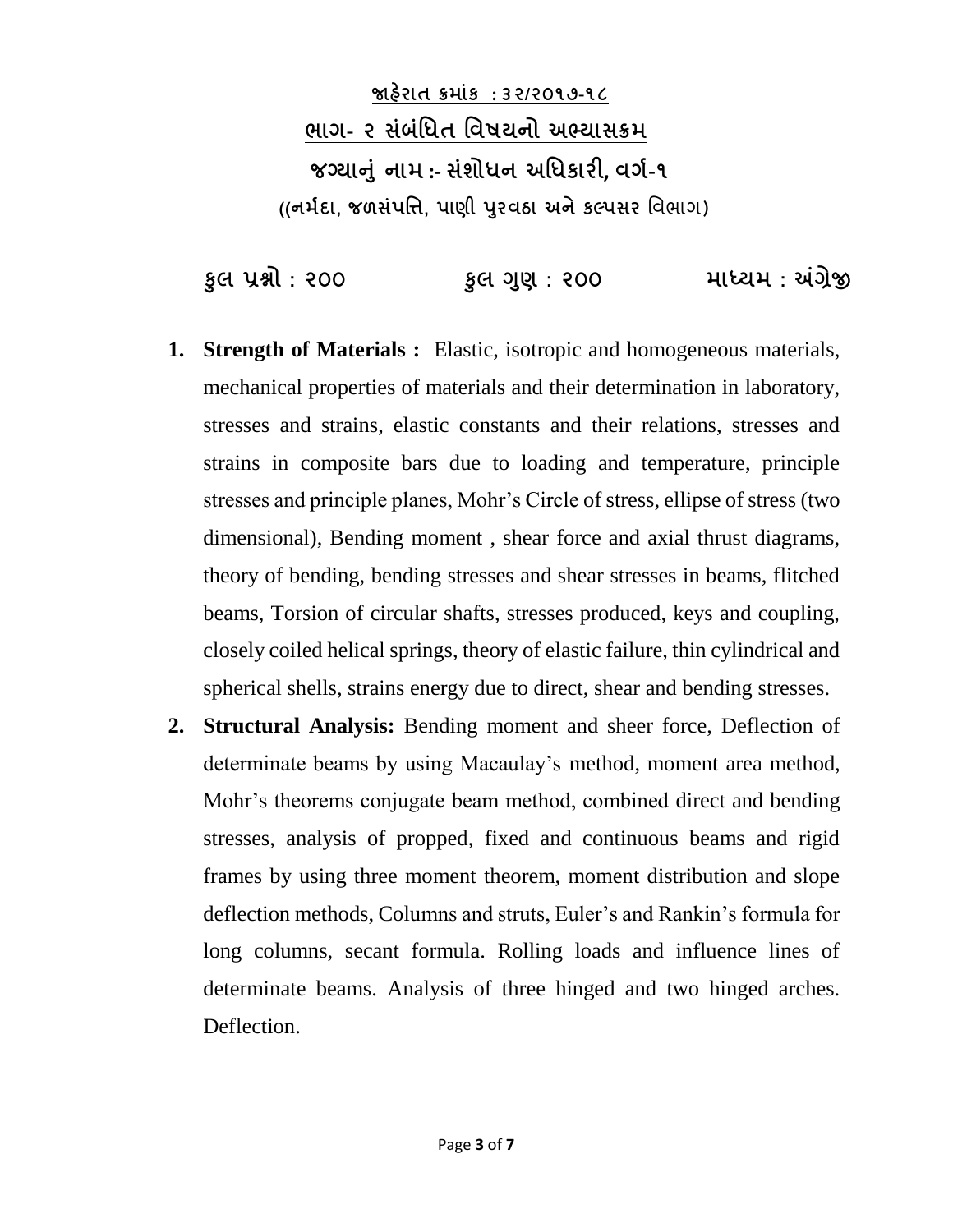- **3. Geotechnical Engineering and Foundation Engineering:** (A) **Geotechnical Engineering**- Importance of Geotechniques in civil engineering, formation of soil, soil profile, Soil exploration, Planning and method, Properties of soil, phase relationships, soil structure and texture, grain size distribution curve, consistency of soil. Atterberg's limits and their significance, soil classification, identification and its various tests and interrelationships, permeability & seepage, Compressibility, consolidation and shearing resistance, soil water system, capillary phenomenon in soils, absorbed & adsorbed water in soil, permeability of soils, its field and laboratory determination, stratified deposits, sand boil (Quick condition), seepage flow net, its property and use, compaction, optimum moisture content, filed compaction methods and control. Earth pressure theories and stress distribution in soil, properties and use of geosynthetics. **(B) Foundation Engineering**: - Types of foundations & selection criteria, bearing capacity, settlement analysis, design and testing of shallow and deep foundations, principles of ground modifications.
- **4. Surveying:** General Principles, sign conventions, chain surveying, principles of plane table surveying, two-point and three-point problems, compass surveying, traversing, bearings, local attraction, traverse computations, corrections. **Levelling;** Temporary and permanent adjustments, fly levels, reciprocal levelling, contour levelling, volume computations, refraction and curvature corrections. **Theodolite**: Adjustments, traversing, heights and distances, tachometric surveying. Survey layout for culverts, bridges, buildings, canals and road alignment. **Curve Setting**: By chain and by theodolite, transition, horizontal and vertical curves, Principles of areal photogrammetry and hydrographic surveying, Global Positioning system, map preparation, Remote sensing concept.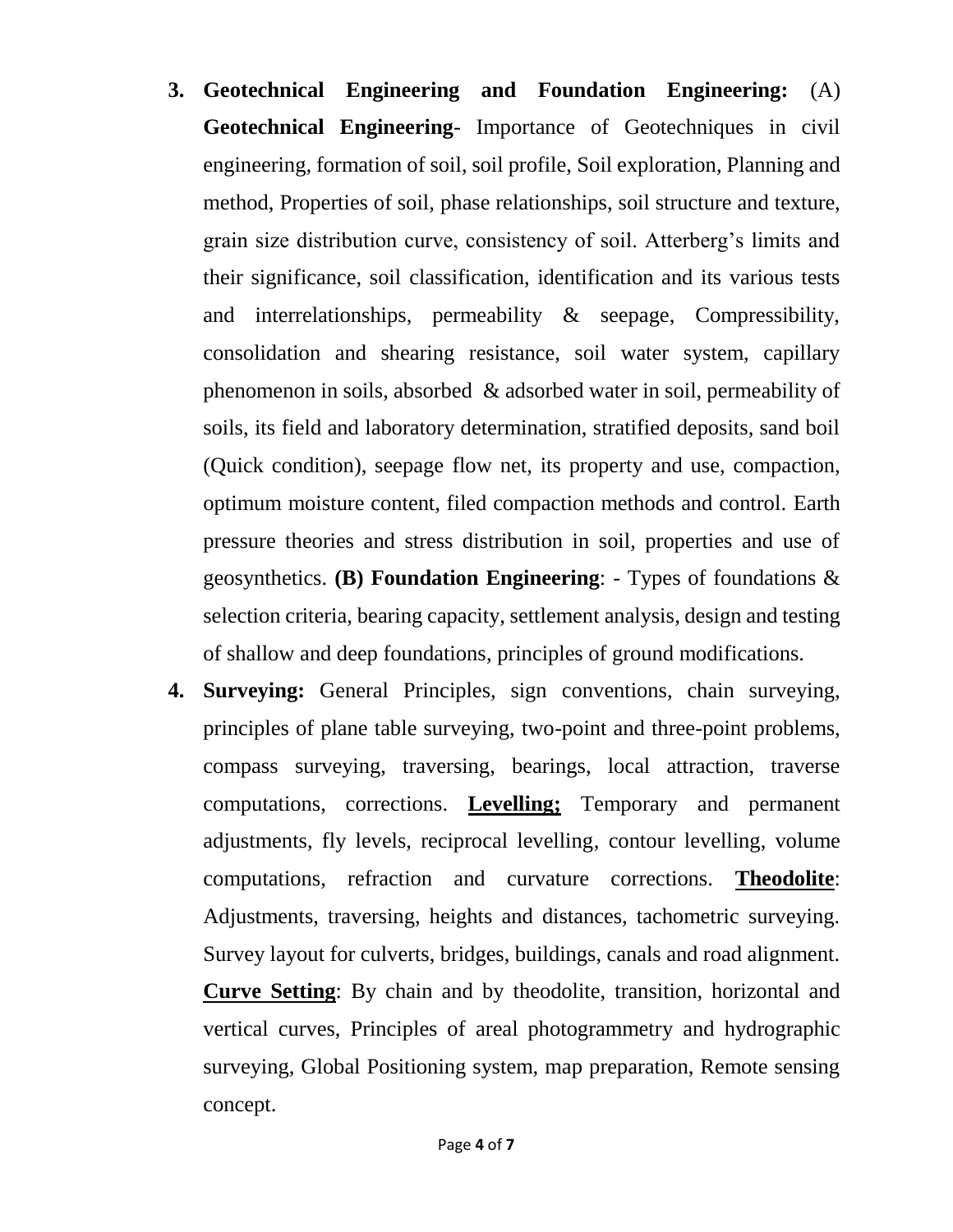- **5. Fluid Mechanics: Hydraulic Machines and hydropower**: Fluid mechanics, Open channel flow, Pipe Flow, Dimensional analysis and modelling, fluid dynamics including flow kinematics and measurement, Flow net, Viscosity, Boundary layer and control, Drag, Lift, Principles in open channel flow, Flow controls, Hydraulic jump, Surges,, Pipe networks, properties of fluid, hydrostatics, pressure at a point, Centre of pressure, pressure on plane and curved surfaces, buoyancy, stability of floating bodies**. Hydro kinematics:** Fundamentals of fluid flow, Bernoulli's equation, venturimeter, free and forced vortex. Measurement of fluids: Orifices, mouthpieces, notches, weirs, flow under variable head. Impact of jets, turbines and pumps. Various pumps, Air vessels, Hydraulic turbines-types, classifications & performance parameters, power houseclassification and layout, storage, pondage, control of supply.
- **6. Civil Engineering Materials:** Different materials of constructions and their physical and mechanical properties, factors affecting selection, stones, bricks and clay products, limes, glass, FRP, ceramics, Aluminum, Fly ash, admixtures, timbers, aggregates(fine/coarse) , different types of iron and steel, paints, plastics, cement, mortars, different types of concrete, concrete mix designs, properties and testing of fresh and hardened concrete, polymeric materials and special uses, damp-proof, fire proof, sound proof and acoustical materials, anti-termite treatments.
- **7. Design of Structure**: **(a) Reinforced Concrete Structure** Philosophy, limit state and working stress methods of design, loading standard, recommendation of I.S. codes, design of rectangle T and L beams, one way and two way slabs, staircase slabs, continuous beams, design of columns, isolated and combined footings, retaining walls cantilever and counter fort type, design of circular and rectangle water tanks. **(b) Streel structures:** - I.S. Standard, recommendation, computation of wind load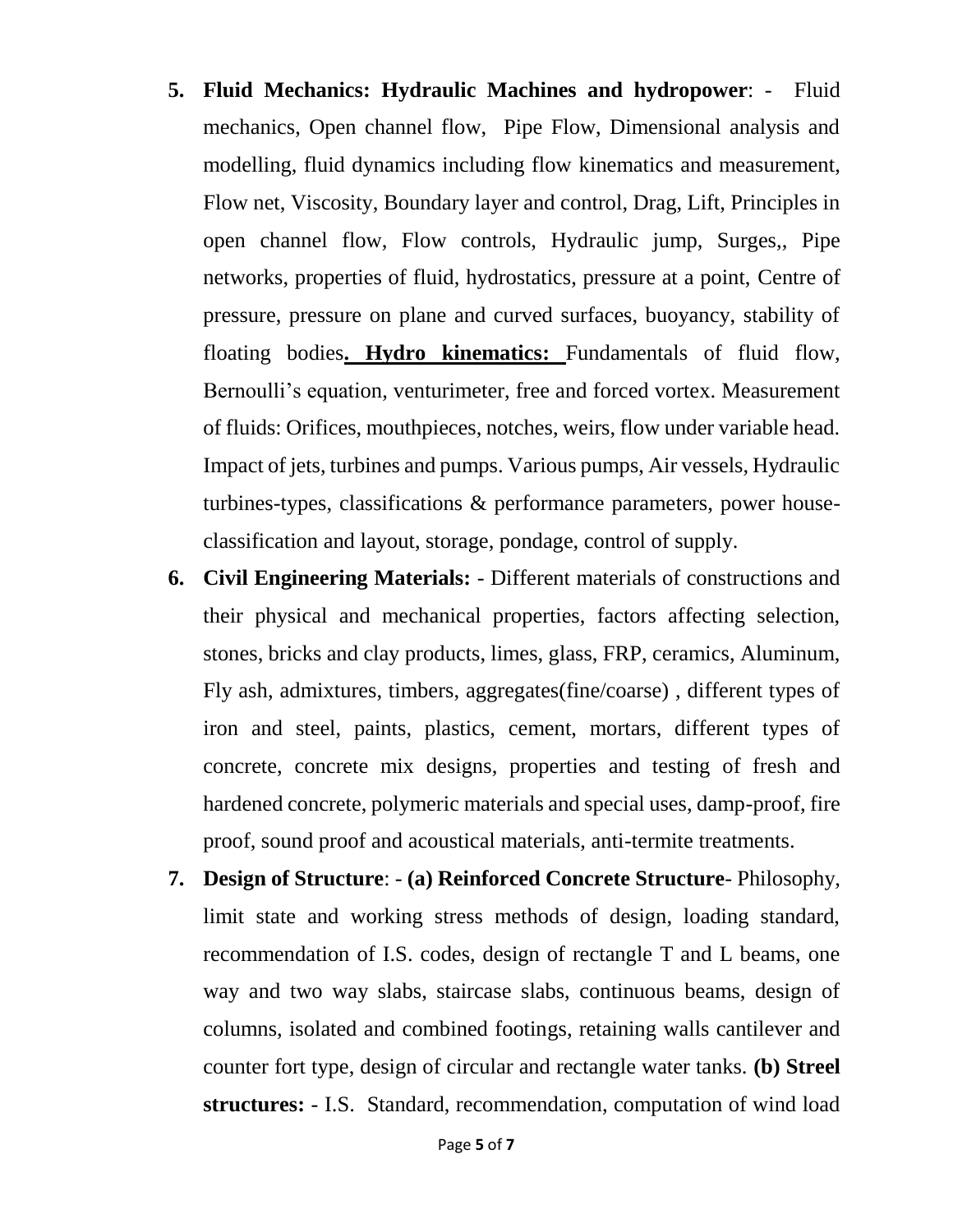as per as per I.S., typical roof trusses, design of tension and compression members, design of roof trusses, design of simple and plate beam, purlins, plate girder, design of simple and compound columns, column bases and connections. Design of gantry girder and trussed bridges, stiffened and un-stiffened connections to resist shear and moment, structural detailing,

(c) **Prestressed Concrete:** - principles, methods of prestressing anchorages, loss of prestress, analysis and design of simple prestressed beam for flexure, structural detailing. **(d) Earth quake resistant design of structures, design of masonry structures.** 

- **8. Building construction:** Cavity walls, reinforced brickwork, building services, detailing of floors, roofs, ceilings, stairs, finishing, formwork, ground water control techniques, cofferdams, Functional planning of buildings, orientation of buildings, rehabilitation, low-cost housing, building estimates, rate analyses and specifications, contracts and tenders, construction of scheduling, PERT, CPM, performance analyses and economics of earth moving and construction equipment.
- **9. Transportation Engineering:** Roads and Highways: Traffic engineering and traffic surveys, intersections, road signs, signals and marking. Classification of roads. Planning, geometric design, design of flexible and rigid pavements, IRC guidelines on pavement designs and design methodologies. Intersections geometric designs of road functions, Traffic safety, road signs, signals and markings.
- **10. Bridge Engineering: -** Fundamentals of Bridge Engineering, Bridge Site Investigation and Planning, Bridge Hydrology, Standards of loadings for Bridge design, Design of Bridge Foundations, Bridge Approaches, River Training work & Protection work, Methods of Bridge construction, Inspection, maintenance & repair of bridges, Testing of Bridges, Bridge Architecture.